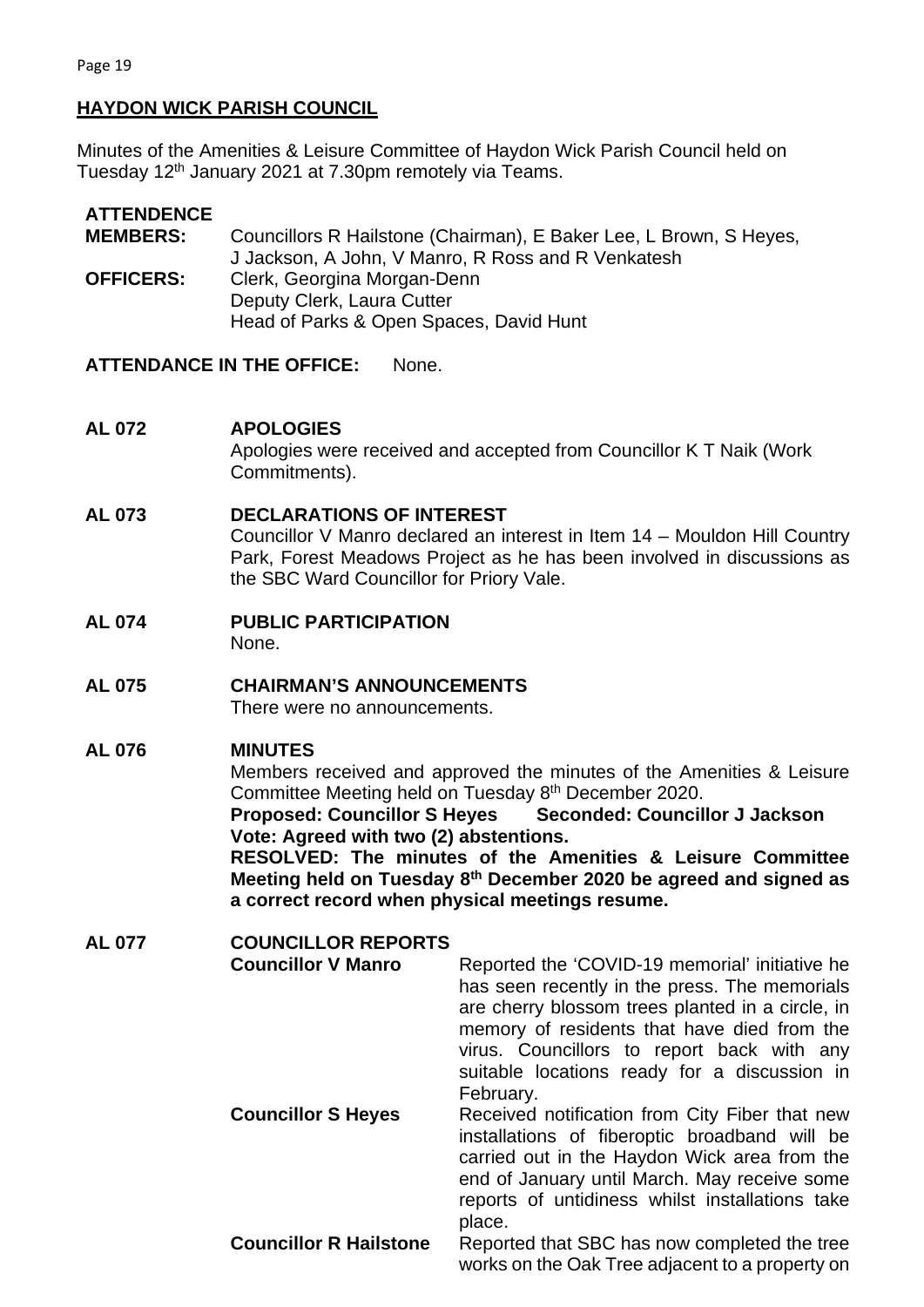Thames Avenue. Overall a good job has been done keeping the appearance and shape but reducing significantly.

#### **AL 078 CLERK'S REPORT National Lockdown #3**

The allotment sites and parks remain open during the national lockdown. MUGA's (Multi Use Games Areas) should be closed but due to the low level fences it is impossible for us to close off. Hopefully, usage is in household bubbles only, have not received any complaints or observations of overcrowding. Will continue to monitor.

### **Haydonleigh Skatepark**

Skate park is currently closed due to the national lockdown, further details about this in Parks & Projects report. Lighting has been de-energised at a cost of £79.00 + VAT, Councillor V Manro is looking into the option of solar lighting which we may be able to consider further in the spring. Also the planning application for the fencing is going through the planning process – the application features on the Planning & Highways agenda for next week. Planning Officer came back with further enquiries regarding the drawings submitted. *Councillor Brown confirmed that she can assist and will discuss this with the Deputy Clerk outside of the meeting*.

### **Plastic Free Swindon**

The Deputy Clerk and the Community Development Officer will be attending a meeting next week with Plastic Free Swindon to discuss the next steps and identify ways in which the Council could promote the campaign within the Community. If Councillors would be interested in attending let the Officers know and the details for the meeting can be shared.

### **Dog Fouling**

Several areas of dog mess reported on social media. An enforcement log has been kept but no issues reported of late – seems that the issue is on the rise again. New signage to be printed and displayed, this deterred some waste from Rose Walk. Unfortunately, the trial wildflower area on Old Blunsdon Road is full of dogs' mess.

## **AL 079 HEAD OF PARKS & OPEN SPACES REPORT**

The Committee noted the Officer's report. Hot topics include the Trees 4 Climate programme – SBC will be planting 350 hectares of forest areas over the next 3 years and the Queen's Green Canopy – trees planted to mark the Queen's 70<sup>th</sup> Jubilee in 2022; this will be launched from May 2021. Update on recent site visit to Thames Avenue/Broadway, matter to be escalated to SBC Planning Enforcement.

## **AL 080 GRASS & HEDGE CUTTING AND WINTER PROJECTS**

The Committee noted the Officers' Grass & Hedge Cutting report and received a verbal update from the Head of POST on the winter projects and work scheduling for January – March 2021. The Committee reviewed the update from the hedge cutting Contractors and were advised of several areas of hedge / low level tree work undertaken by the Grass Team. Due to the pandemic, the Committee were asked to consider waiving financial regulations and standing orders to continue with our existing large area grass cutting contractors to avoid a change in the service during a national emergency. This will be an item for discussion at January's Full Council.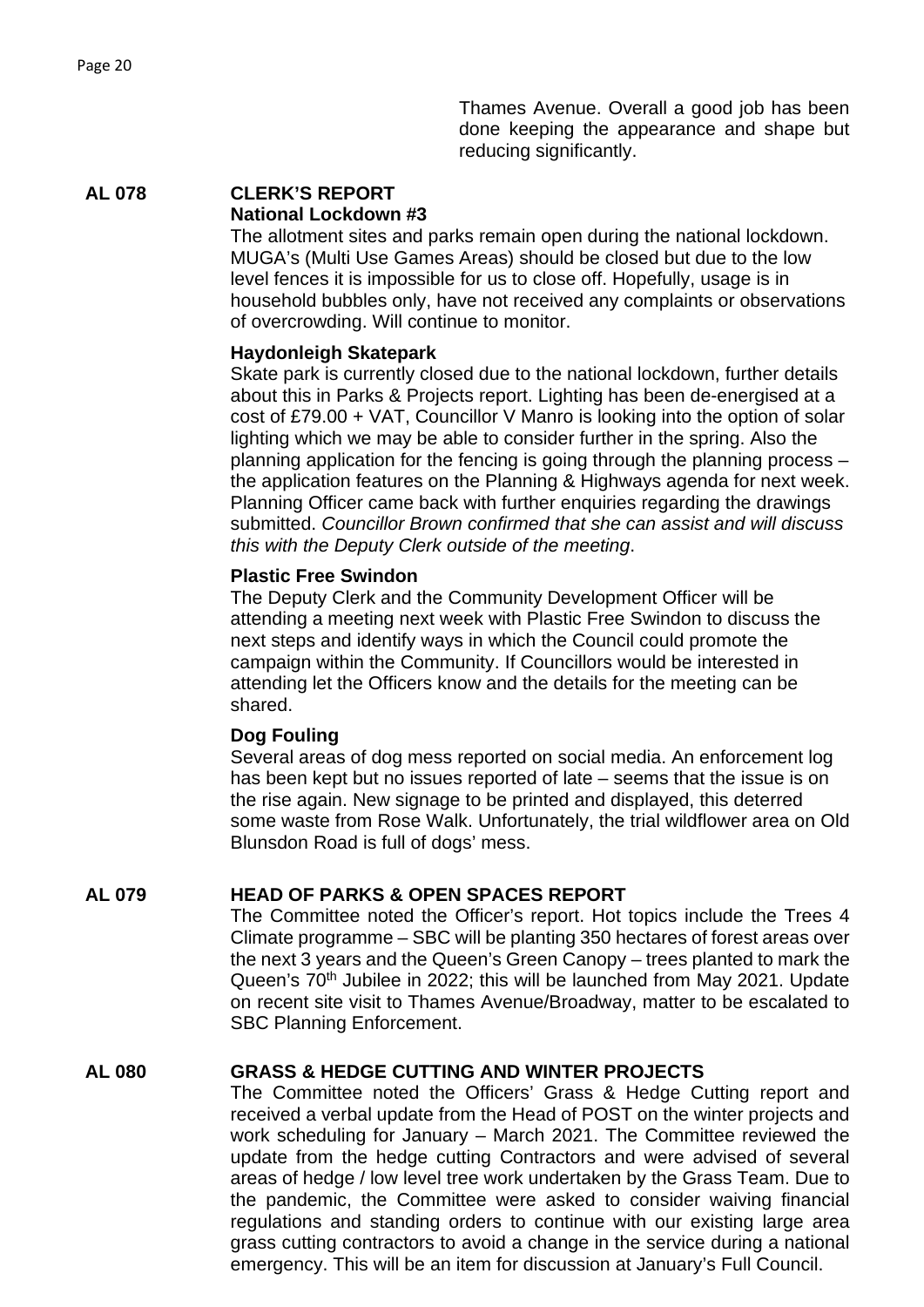### **AL 081 PARKS & PROJECTS**

The Committee noted the Officers' report. There were no recommendations for the Committee to consider. An update was given about the closure of the Skate Park and the Committee heard how the Youth Worker has been tasked with progressing other areas of youth engagement whilst the Skate Park is closed. Projects for them include creating competitions to run throughout lockdown, designing the youth engagement part of the website, sharing ideas for future workshops and Easter activities.

### **AL 082 TIDY UP**

A verbal update was given from the Head of POST to advise the Committee of the works completed from the  $5<sup>th</sup>$  December to date. A reminder to Councillors that the winter projects lists can be added to by emailing items for attention to [tidyup@haydonwick.gov.uk](mailto:tidyup@haydonwick.gov.uk)

### **AL 083 TOOLS AND EQUIPMENT**

The Committee reviewed the new tools and equipment wish list submitted by the Head of Parks & Open Spaces. Some items to the value of £500.00 has been agreed between the Clerk & the Head of POST using existing budget. After receiving quotations, the Officers' recommended purchasing a trial set of battery powered tools, with a spare set of batteries from Lister Wilder. It was confirmed that is sufficient space at the current depot to charge the items.

**Proposed: Councillor J Jackson Seconded: Councillor L Brown Vote: Agreed unanimously.**

**RESOLVED: To purchase a kit of Husqvarna battery powered tools from Lister Wilder with spare batteries at a total cost of £2,210.00 excluding VAT [307/4616 – funds available £4,135].**

#### **AL 084 APPROVED TREE PRESERVATION ORDER (S/TPO/20/0996)**

The Committee noted that a Tree Preservation Order has been approved for replacement tree in Guernsey Lane.

### **AL 085 MOULDON HILL COUNTRY PARK – FOREST MEADOWS PROJECT**

The Head of POST gave a verbal update on a recent site visit to Mouldon Hill with the Wiltshire Wildlife Trust. Works are due to begin at Mouldon Hill Country Park thanks to funding from Network Rail. This is a part of the Swindon Forest Meadow project, a partnership between Swindon Borough Council and Wiltshire Wildlife Trust running over three years. In this case The Greater Western Programme will fund work to improve the habitats on the tree mound within Mouldon Hill Country Park, planted in 1990. Some of the planned work includes:

- Management of scrub areas
- Thinning of ash plantations
- Creation of glades
- Placement of bird, and bat boxes
- Planting of woodland wildflower

Volunteering events have been delayed and rethought, due to the recent government restrictions. New events have been arranged for:

- $18^{th} 21^{st}$  January
- $25<sup>th</sup> 28<sup>th</sup>$  January
- $8^{th} 11^{th}$  February
- 
- $22<sup>nd</sup> 24<sup>th</sup>$  February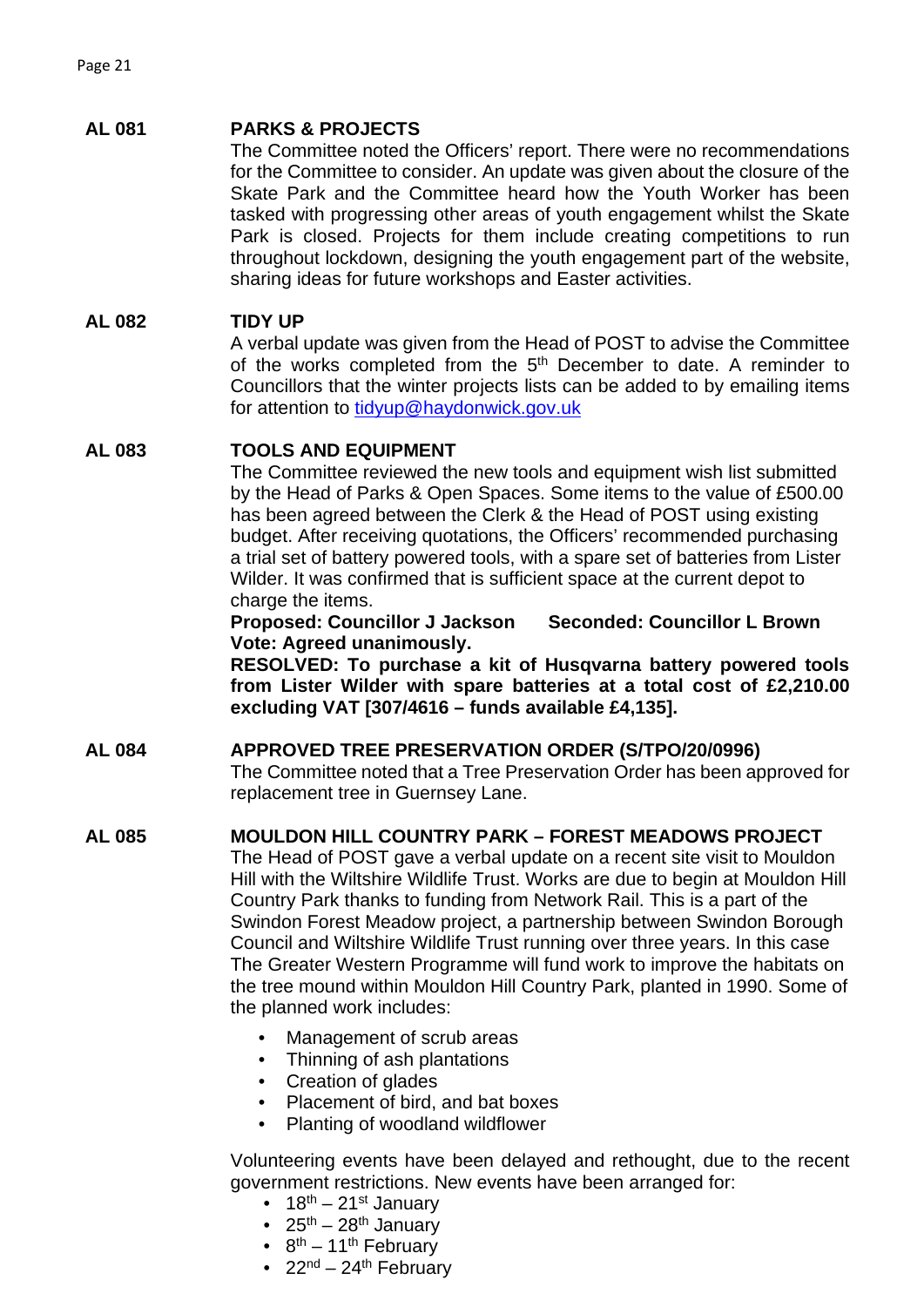The dates will be promoted on the Council's social media pages.

### **AL 086 SEVEN FIELDS**

Councillor E Baker Lee advised of queries about the bogginess of the footpaths joining the fields. The Council will use wood chippings for this area and plan some maintenance in for the footpaths, so they are kept a bit tidier. Newly created Liaison Group is set to have its first meeting shortly – this comprises of four members currently and should establish a stronger connection between the Parish Council and the Seven Fields Conservation Group.

### **AL 087 OPERATIONAL BUDGET MONITORING**

Members received and noted Month 9 income and expenditure report for Parks & Open Spaces cost centres.

### **AL 088 ITEMS FOR THE NEXT AGENDA**

To be sent to the Clerk in advance of the next meeting. Tree Planting was requested.

### **AL 089 EXCLUSION OF PUBLIC & PRESS**

**RESOLVED**: In accordance with Standing Order 3 (d) that 'in view of the confidential nature of the business about to be transacted and in the public interest, that the press and public be temporarily excluded, and they be instructed to withdraw'. Reason: Commercially sensitive.

#### **AL 090 POST DEPOT FEASIBILITY**

The Committee received a verbal update from the Chair of the POST Depot Feasibility Working Party on site visits that took place recently. Further options are still being investigated and there are currently no recommendations.

### **AL 091 VEHICLES**

The Committee received an update on the current vehicle situation. It was confirmed there is no sense in mending the DFSK Loadhopper and it will be advertised for sale for spare parts on the Council's Facebook site. In relation to the stolen vehicle, a settlement figure is still in negotiation with the insurance providers, an estimated value has been received and it is hoped to offset some of these costs into the hire of a new vehicle for a 16 week period. In line with Covid19 risk assessment smaller partnership bubbles are needed and an additional vehicle requested for the Head of POST and the Hybrid Operative. The Officers recommended a 16 week hire vehicle which was agreed.

**Proposed: Councillor L Brown Seconded: Councillor E Baker Lee Vote: Agreed unanimously.** 

**RESOLVED: To approve the cost of a hire vehicle for a 16 week period at the cost of £3,328.00 [4610/605]**

### **AL 092 KING GEORGE V PLAY AREA – SAFETY SURFACING**

The Committee noted the report and the additional costs associated with the resurfacing. The Committee considered the proposal to install a mulch footpath at the same time as the construction in February making access to KGV play area easier for pushchairs and wheelchairs. Any surplus expenditure in the existing budget can be used to offset against additional equipment such

as goal posts and other items to increase the play value.<br>Proposed: Councillor V Manro Seconded: Councillor A John **Proposed: Councillor V Manro Vote: Agreed unanimously.**